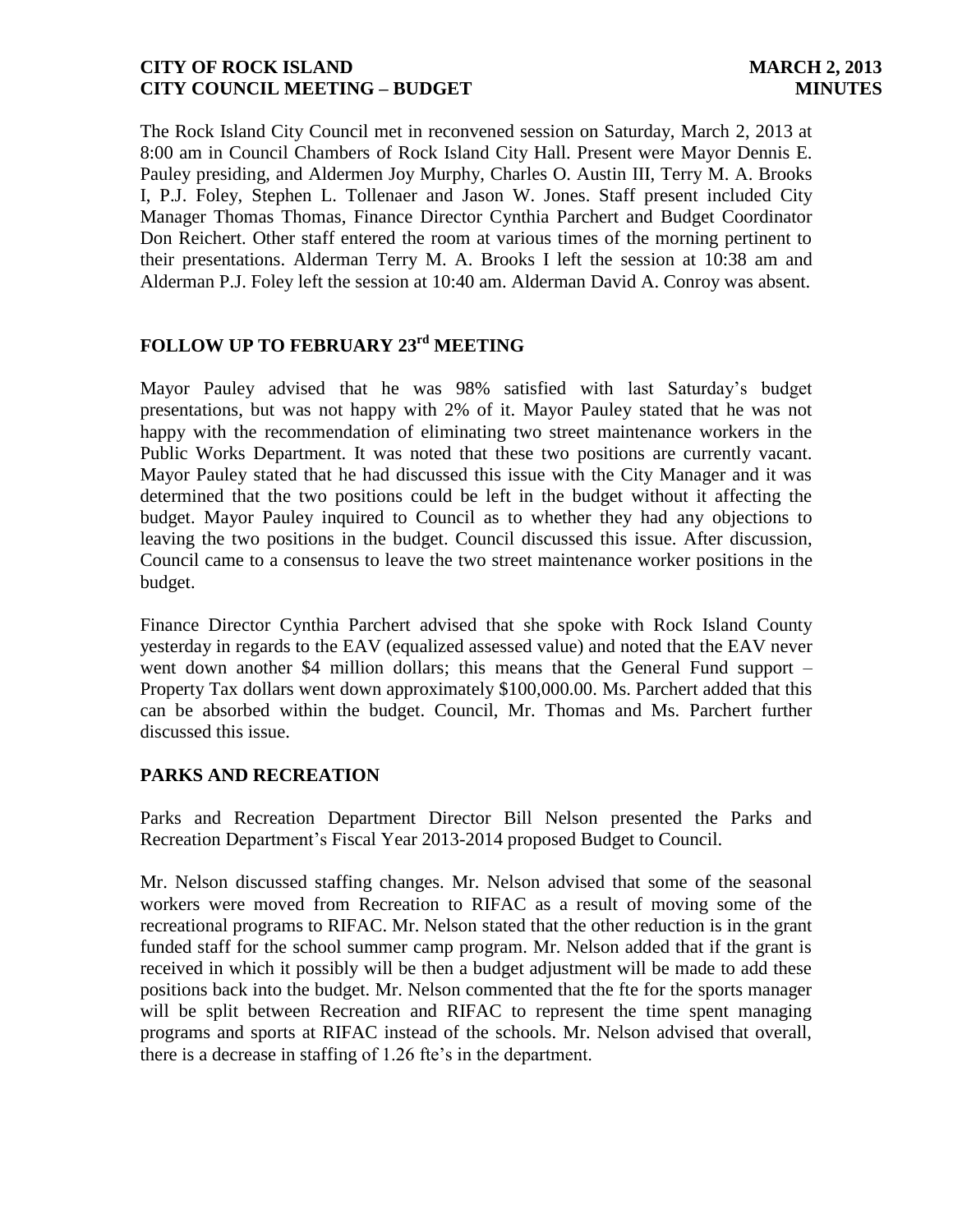Mr. Nelson advised that the primary project for this year is the Martin Luther King Jr. Park. Mr. Nelson commented that construction will start as soon as the snow thaws with a hopeful completion date at the end of July. Mr. Nelson discussed the construction of the dock at Schwiebert Riverfront Park. Mr. Nelson stated that Parks will be doing some sports court resurfacing (tennis and basketball courts) as well as some micro sealing of one or two parking lots. Mr. Nelson stated that they would like to add some additional parking at RIFAC. It was noted that there will be a new playground at Mel McKay Park and the boiler will be replaced at Hauberg. Mr. Nelson discussed the ADA study of Parks and Recreation facilities as it related to ADA requirements for the facilities.

Mr. Nelson stated that significant increases in revenue were made at Saukie due to the changes made this last year in terms of bundling for golf. Mr. Nelson added that the fees for golf at Saukie came in the same, but the cart rentals and concessions increased dramatically. Mr. Nelson discussed fee comparisons as it related to other cities' parks and recreation departments in regards to golf, pool, fitness and sports.

Mr. Nelson advised that with the use of a tiered maintenance system and favorable weather, the department was able to keep up with mowing, garbage and other daily activities. Mr. Nelson stated that Parks and Recreation is moving more towards an experience base and that is what will be seen for the future for Park and Recreation services. Mr. Nelson commented that the programs have been developed to be shorter in time for special event type activities. Mr. Nelson added that they are concentrating on the value and benefit that people are getting from the program. Mr. Nelson added that with RIFAC, they are concentrating on what the emotional reason is for joining the facility. Mr. Nelson further discussed this issue.

Mr. Nelson indicated that Parks and Recreation has one continuing grant from DECO for the Martin Luther King Jr. Park. Mr. Nelson added that they hope to have a program grant from the Day Foundation for the summer camps held at the schools. It was noted that the Parks and Recreation Department also received funds from the school for the Lights on for Learning grant.

Council and Mr. Nelson further discussed the Parks and Recreation Department's proposed 2013/2014 Budget.

#### **FINANCE**

Finance Director Cynthia Parchert accompanied by Budget Coordinator Don Reichert presented the Finance Department's proposed Budget for Fiscal Year 2013/2014.

Ms. Parchert stated that there are no changes proposed for Personnel. Ms. Parchert advised that the Finance Department does not generate any revenue or receive any grants. Ms. Parchert discussed the level of changes in services. Ms. Parchert stated that with the implementation of the three payment option (utility billing), the Finance Department has seen an approximate 20% increase in people taking advantage of this three payment option.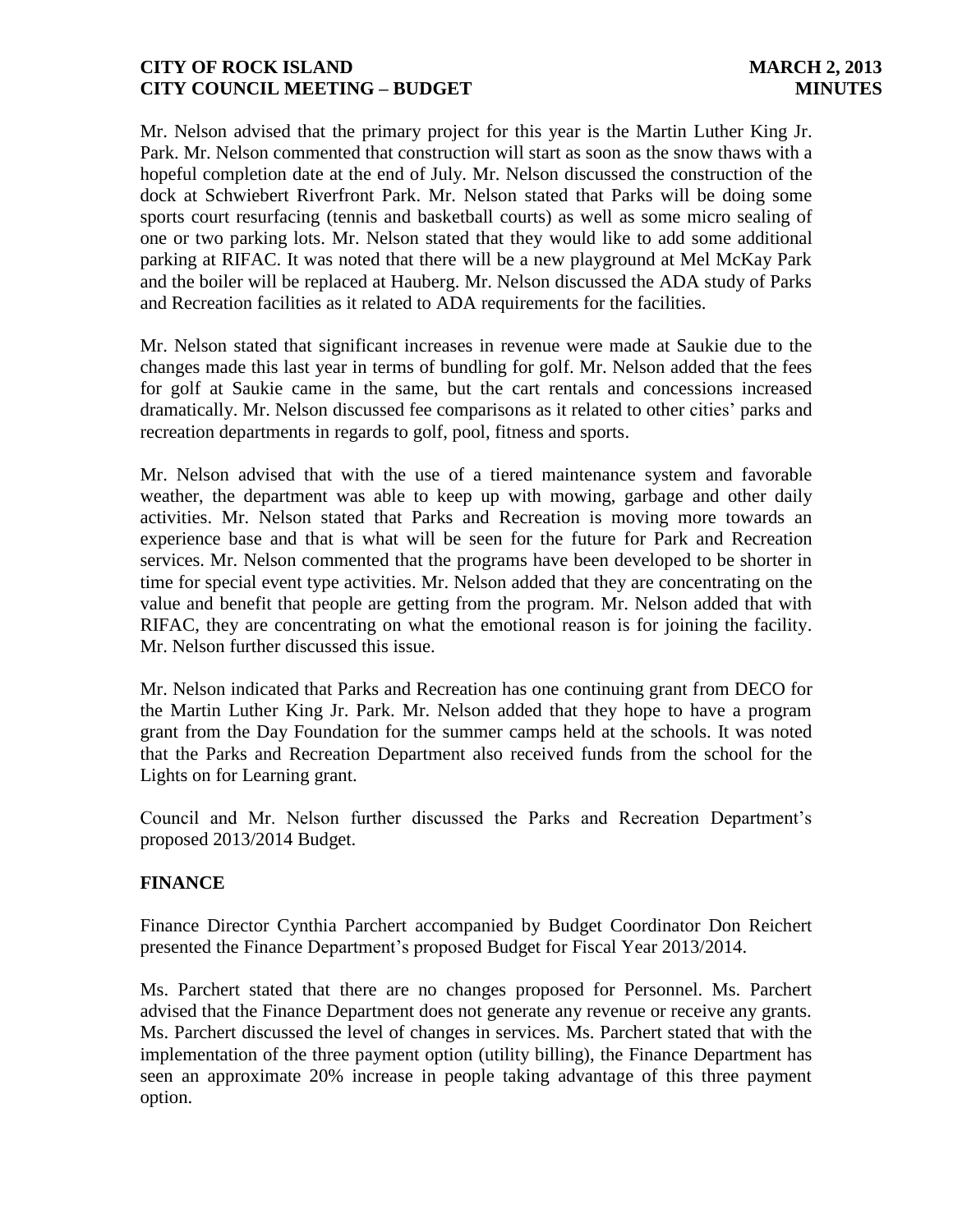Council discussed the three payment option as it related to the three payment option not being available for e-billing.

Ms. Parchert discussed changes in operations. Ms. Parchert pointed out that the Finance Department is continuing to strengthen internal controls. It was noted that a monthly close process has been implemented, but it needs to be streamlined and shortened. Ms. Parchert added that they are in the process of documenting processes, which will most likely lead to additional internal control changes. Ms. Parchert commented that the plan is to locate that documentation on the intranet for accessibility. Ms. Parchert discussed establishing standardized processes as it related to cash collections. Ms. Parchert stated that the Finance Department is beginning to formulize the bad debt collection processes. Ms. Parchert further discussed this item.

Ms. Parchert indicated that another goal is to redesign this budget document format where it can be utilized by all departments on a monthly basis. Ms. Parchert further discussed this goal. Ms. Parchert pointed out that the Finance Department will be working closely with the Information Technology Department (IT) and other departments in the coming year as they implement new software that interfaces into current General Ledger and Billing/Receipting software and more specifically with Public Works - Fleet & Sunset Marina software, Police and scheduling software and CED and Inspections software. Ms. Parchert further discussed this item. Ms. Parchert also discussed financial stability as it related to one of Council's goals.

Council and Ms. Parchert further discussed the Finance Department's proposed 2013/2014 Budget.

# **CITY MANAGER, CITY CLERK, MAYOR AND ALDERMEN**

Ben McCready, Assistant to the City Manager presented the City Manager's, City Clerk's, Mayor's and Aldermen's proposed Budget for Fiscal Year 2013/2014.

Mr. McCready advised that there are no proposed changes anticipated to staffing levels; the staffing level will remain at four employees in addition to the Mayor and Aldermen. Mr. McCready stated that in regards to funding, the activities of the City Manager's office, City Clerk's office, Mayor and Council are supported by eight funds, including five TIF Districts that help support Personnel costs in the City Manager's office. It was noted that the remaining funds include Gaming and Adopt a School program.

Mr. McCready indicated that the revenue is expected to remain constant. Mr. McCready added that the revenue is mainly generated from the City Clerk's office. Mr. McCready added that the revenue comes from tobacco, games and amusements, junk yard, miscellaneous business licensing, private parking lots, printing duplication and alcohol licensing. Mr. McCready advised that staff will continue to monitor the games and amusement revenue throughout the year; there could be the possibility of additional video gaming terminals becoming operational that could generate additional revenue but that is dependent on the establishments receiving their State license.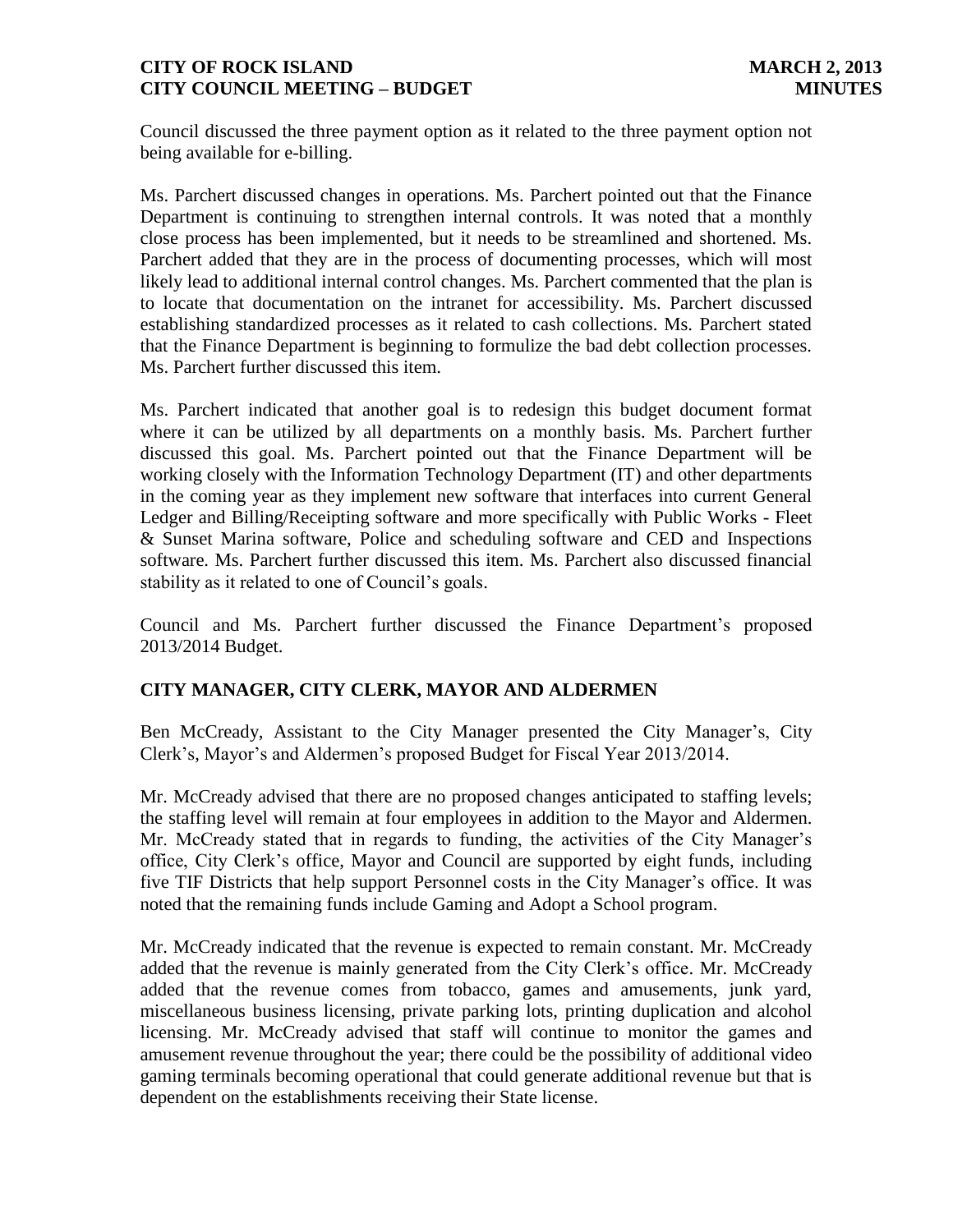Mr. McCready indicated that budget expenses for these departments is up slightly due to the additional Council related expense associated with Personnel expenditures tied to the contested 5<sup>th</sup> Ward seat. Mr. McCready further discussed this item.

In the area of service levels, Mr. McCready stated that the City Clerk's office will no longer be utilizing an employment service to provide a part time assistant. A savings will be seen on the operations side of the budget. Mr. McCready further discussed this item.

Council and City Clerk Patchin discussed the elimination of the part-time position as it related to the increased workload in the City Clerk's office.

Mr. McCready advised that another operational change has been to work with the IT Department to change the cell phone plan that has been utilized by Council members and the City Manager to try to eliminate any overages or additional charges. It was noted that staff will be monitoring this throughout the year to make sure it is the best option.

Mr. McCready reviewed several projects. Mr. McCready stated that the strategic planning process will take place again in 2013. Mr. McCready stated that he along with the City Manager continue to work closely with the CED Department on economic development. It was noted that Mr. McCready also works with the business outreach program to build good relationships and seek out new opportunities to grow Rock Island businesses. It was noted that the City Manager and Assistant to the City Manager continue to work with department directors to identify new performance measures, review organizational structures and to look for new efficiencies if possible. Mr. McCready stated that the City Manager's office is also in charge of administering the marketing program.

#### **FIRE**

Fire Chief Jim Fobert accompanied by Deputy Chief Jeff Yerkey presented the Fire Department's 2013/2014 proposed Budget.

Council and Fire Chief Fobert discussed the issue concerning the leaking roof at the Southwest Library.

Chief Fobert indicated that staffing levels remain the same at 58 sworn and one civilian for a total of 59 fte's. Chief Fobert stated that this year, a Lieutenant's position was lost through attrition and the Fire Department is down to nine Lieutenants instead of 10, but still remain at 58 sworn.

Chief Fobert advised that the flat portion of the roof at Southwest Fire Station #2 (on the fire side) is scheduled to be replaced. Chief Fobert indicated that the roof was put in place in 1973 and it is long overdue to be replaced. Chief Fobert stated that once the weather breaks, the roof project will begin. Chief Fobert stated that another project includes emergency generators for all City fire stations. Chief Fobert explained that Central Fire Station is the only fire station that has an emergency generator and it was installed in 1963. Council and Chief Fobert further discussed this project.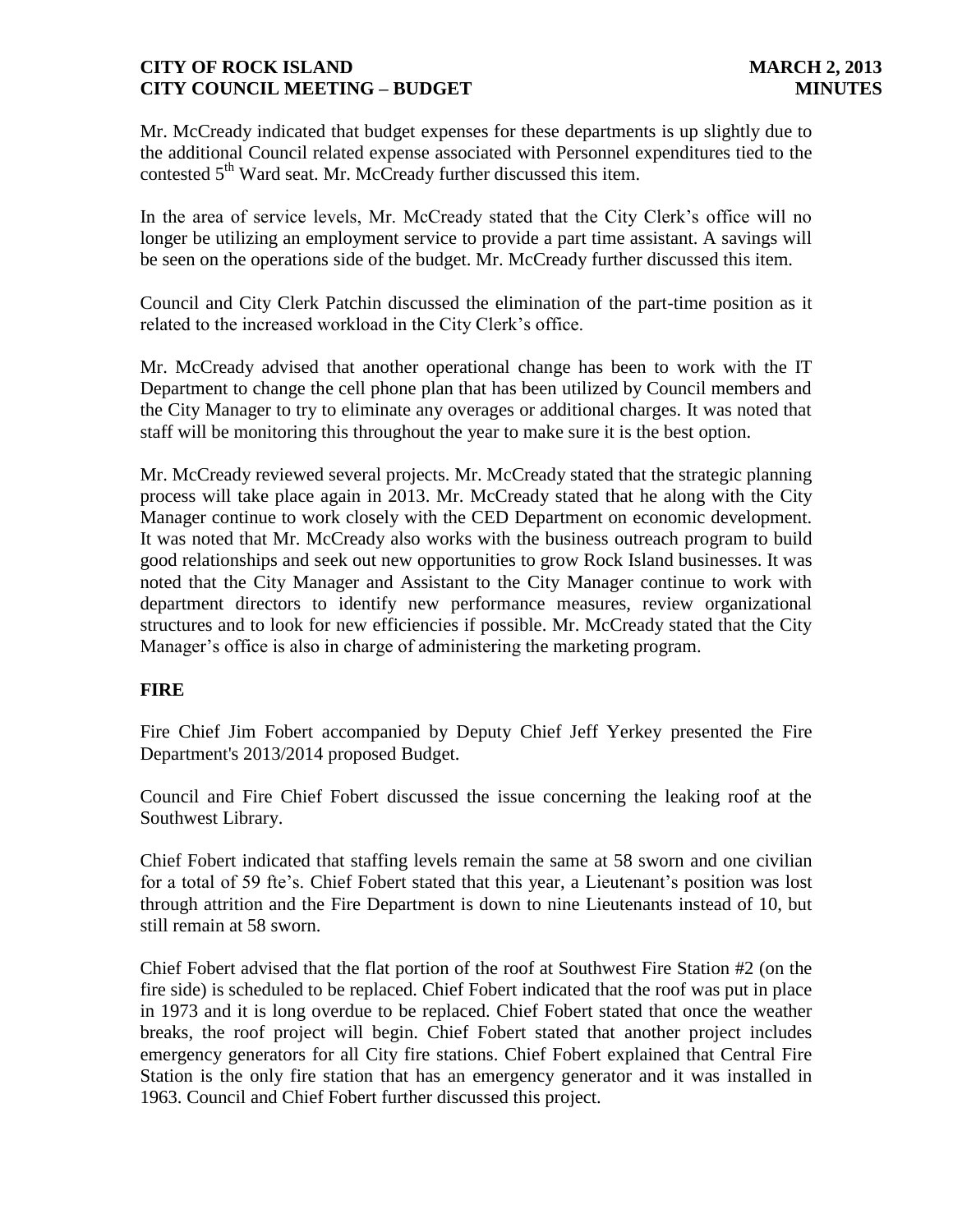Chief Fobert advised that the Ambulance Billing contract remains the same through Professional Billing Services, but the process for billing has been streamlined. Chief Fobert further discussed this contract. Chief Fobert pointed out that ambulance revenue remains the same; there will be no increase in fees for Fiscal Year 2013-2014. It was noted that the ambulance gross revenue is at \$2.6 million dollars. Chief Fobert explained that these are the bills that are put out. The Chief added that on the collection side, it is approximately \$1.3 million dollars. It was noted that Haz-Mat Permit revenue remains the same at about \$22,000.00 per year. Chief Fobert pointed out that the Foreign Fire Tax Fund fluctuates from year to year, but for this last year, the revenue collected was a little over \$50,000.00. Chief Fobert and Council further discussed the Foreign Fire Tax.

Chief Fobert discussed changes in the level of services. Chief Fobert indicated that the Fire Department will be providing a 12 lead EKG to cardiac patients. Chief Fobert added that to perform this new service, the heart monitors will need to be upgraded. Chief Fobert further discussed this item. Council and Chief Fobert discussed ambulance services.

In the area of operational changes, Chief Fobert indicated that in regards to response to territory, smaller vehicles will respond to certain areas that are high volume instead of using the fire trucks. The Chief commented that this will save on fuel and maintenance to the Fire Department fleet. Chief Fobert stated that they revised the Light and Sirens program to give students a more hands on approach. Chief Fobert further discussed these operational changes. Chief Fobert advised that the AFG Grant in regards to a smokeless exhaust system on the vehicles is pending. Chief Fobert further discussed this grant.

Council and Chief Fobert discussed fire prevention as it related to services and vehicle maintenance of the fire trucks. Council further discussed the Fire Department's proposed 2013/2014 Budget.

#### **ADMINISTRATIVE SERVICES (HUMAN RESOURCES)**

Administrative Services Department Director John Thorson accompanied by Risk Manager Patrick Doherty presented the Administrative Services Department's 2013-2014 proposed Budget to Council.

Mr. Thorson advised that effective April  $1<sup>st</sup>$ , the Administrative Services Department will be renamed as the Human Resources Department. Mr. Thorson indicated that for the last three years, the Administrative Services Department consisted of the Personnel division and the Information Technology division, and as a result of the change of the departments being separated, there is seven less people in the department. Mr. Thorson added that for Fiscal Year 2013-2014, the Human Resources Department will include four employees. Mr. Thorson advised that overall, revenues will increase from \$7.171 million dollars to \$7.241 million dollars. Mr. Thorson added that health insurance premiums will remain identical to Fiscal Year 2012-2013. Mr. Thorson advised that overall, the department's expenditures will increase from \$7.433 million dollars to \$7.585 million dollars or approximately 2%, which is primarily due to wage related increases and legal services.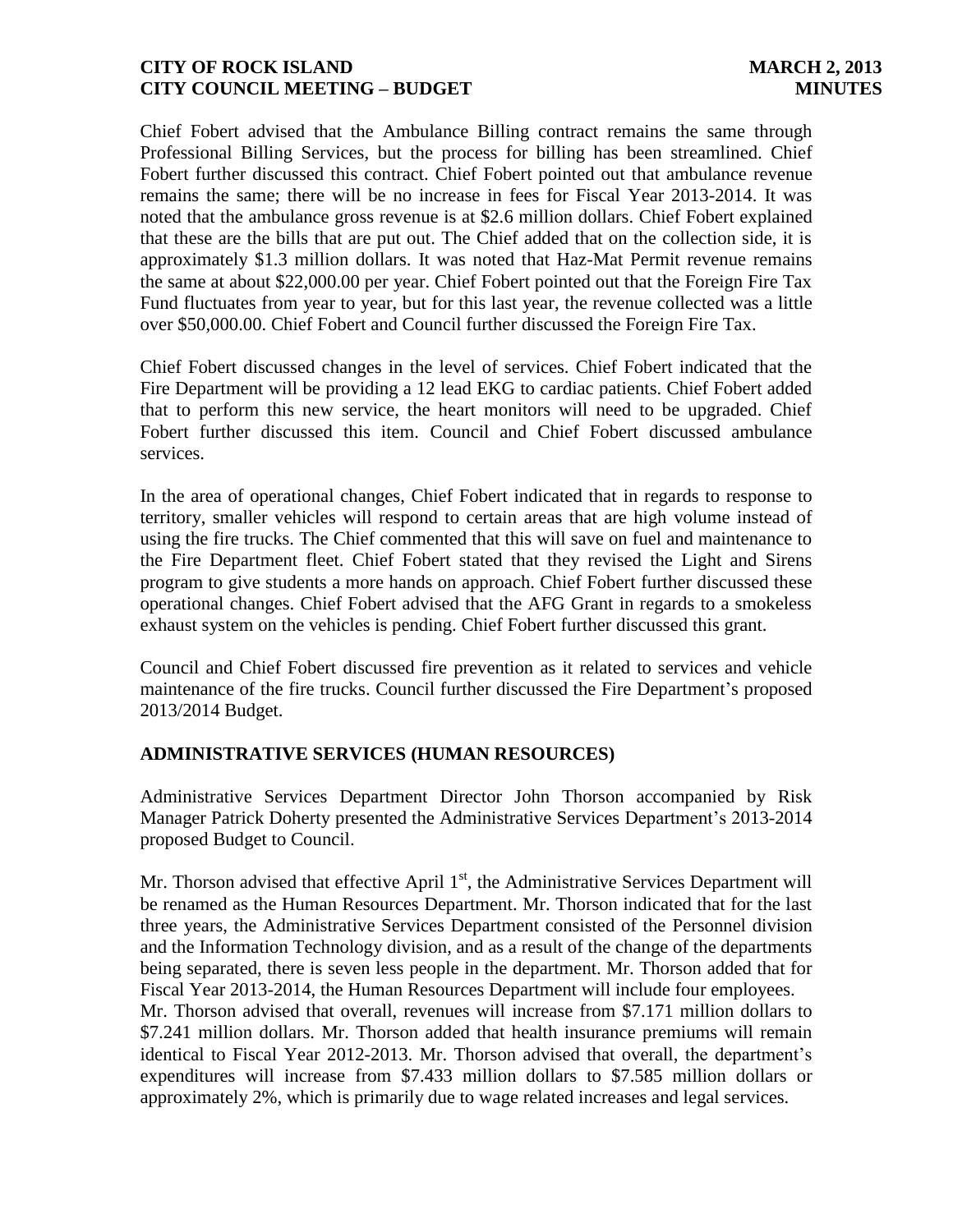Mr. Thorson advised that services are expected to be maintained in the department. Mr. Thorson then discussed the on-site wellness clinic. Mr. Thorson stated that this is the fourth year for the clinic. Mr. Thorson added that originally when the program started, there was an on-site nurse for approximately 20 hours per week. Mr. Thorson added that in 2011, this service was expanded to include a nurse practitioner for about 35 hours per week. Mr. Thorson then referred to a slide presentation and discussed comparisons on return on investment, savings, site visits and services as it related to the on-site clinic. Council discussed this item. Mr. Thorson commented that there is a high demand for the nurse practitioner. Mr. Thorson stated that this is the second year for the contract with Rock Island County for the on-site clinic services. It was noted that the contract expires at the end of March. Mr. Thorson advised that the City is in the process of negotiating with Rock Island County for an extension to the current contract.

Mr. Thorson advised that no significant changes are being proposed for operations next year. Mr. Thorson stated that there will be negotiations for a new contract with Fire (IAFF) and potentially with the Command Officers Association (COA) depending on the outcome of interest arbitration. Mr. Thorson indicated that a pharmacy benefit RFP was completed last spring. Mr. Thorson stated that the City changed service providers, which moved the pharmacy benefit management services away from Catalyst RX (Walgreens - WHI) to CVS Care Mark. It was noted that this became effective January 1, 2013. It was noted that this change will save the City health care plan about \$100,000.00 this year.

Mr. Thorson added that a new vision plan (Avesis Vision) was implemented in January of this year. Mr. Thorson indicated that a RFQ is underway for the health facilitator services and RFQ's are being developed for actuary services and self-insurance brokerage. Mr. Thorson advised that the department is also working on communication enhancements to the public access channel to improve the slides.

Mr. Thorson stated that the Administrative Services Department is expected to receive grant funding for the Retiree Drug Subsidy from Medicare. Mr. Thorson advised that the City received \$71,161.00 in funding in Fiscal Year 2012-2013 and \$40,000.00 is budgeted for Fiscal Year 2013-2014. Mr. Thorson further discussed the grant funding.

Mr. Thorson indicated that self-insurance currently has a positive fund balance of approximately \$510,000.00 and the department is looking at building additional surplus funds over the next five years. Mr. Thorson pointed out that according to the financial policy, it requires one year of operating costs in the fund balance for about one million dollars. Mr. Thorson further discussed the self-insurance fund.

Mr. Thorson stated that the Joint Administration agreement will be expiring at the end of March and it is being reviewed. Mr. Thorson commented that a problem is that the plan design change can only occur with the consensus of the City and the six bargaining groups. Mr. Thorson added that it has been difficult to make minor plan design changes that would have an impact on lowering premium costs for the City and employees. Mr. Thorson and Council discussed this item. Mr. Thorson and Council also discussed the Affordable Care Act.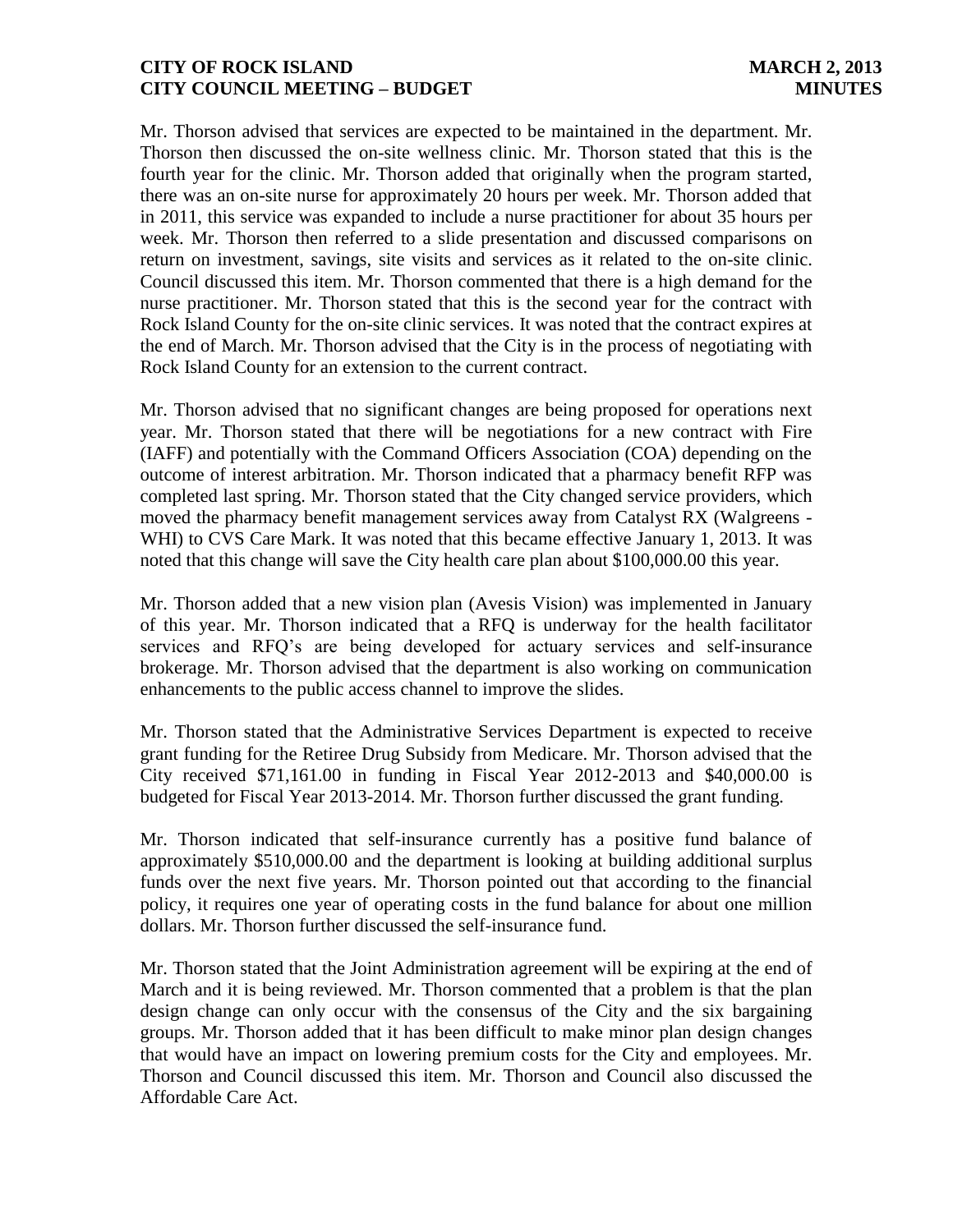Council further discussed the Administrative Services Department's proposed 2013/2014 Budget.

# **INFORMATION TECHNOLOGY (IT)**

Information Technology Department Director Timothy Bain presented the Information Technology Department's 2013-2014 proposed Budget to Council.

Mr. Bain stated that the major change for Information Technology is that beginning Fiscal Year 2013-2014, Information Technology (IT) will be its own department. Mr. Bain added that changes will be seen in the budget that reflects this modification.

Mr. Bain indicated that staffing levels have remained unchanged in the IT Department; there are seven employees. However, individuals have changed, which included the resignation of the Network Administrator in June and an Information Technology Specialist retired in April. It was noted that a new Network Administrator has been hired and the department is in the process of hiring a new Information Technology Specialist.

Mr. Bain sated that the IT Department has a lot of new projects coming up. Mr. Bain advised that the department will focus its efforts on replacing computer equipment. Mr. Bain stated that there will be some software changes for Public Works - Fleet and Sunset Marina. Mr. Bain commented that IT is working on Phase 2 of the Public Access Channel. Mr. Bain advised that last year, the audio system was replaced in Council Chambers and it made a huge impact on the quality of audio that is being transmitted on Monday nights. In the coming year, Mr. Bain commented that the video portion will be improved. Mr. Bain further discussed this project as it related to the technical component.

Mr. Bain discussed Police surveillance. Mr. Bain indicated that some cameras will be installed in the  $15<sup>th</sup>$  Avenue and  $15<sup>th</sup>$  Street neighborhood. It was noted that this past summer and fall, several cameras were installed at Longview Park. Mr. Bain advised that IT will also try to make some improvements in the District area. Mr. Bain and Council further discussed this item. Another project Mr. Bain discussed was the Fiber Optic Phase 6 project in the Southwest area. Mr. Bain commented on the last project, which was Smartboards. Mr. Bain advised that currently, a smartboard has been set up in the Administrative Services Conference Room. Mr. Bain added that they are looking to add several more smartboards, one in the Finance Conference Room and one at Public Works. Mr. Bain pointed out that a smartboard is a good tool; it allows for not only whiteboard functions, but also for large screen projections for items like budget documents as well as for many other things. Mr. Bain further discussed smartboard uses.

Mr. Bain stated that there are a number of contracts that the IT Department budgets for on an annual basis. It was noted that various contracts include; GEMS, AutoCad, ArcGIS, AE, iNovah, Google and Civic Plus. Mr. Bain advised that the IT Department really doesn't have any revenue. Mr. Bain stated that in terms of changes in services, the IT department will be working very hard in this next year to phase out an older piece of equipment, which is referred to as IBM RS/6000. Mr. Bain commented that this